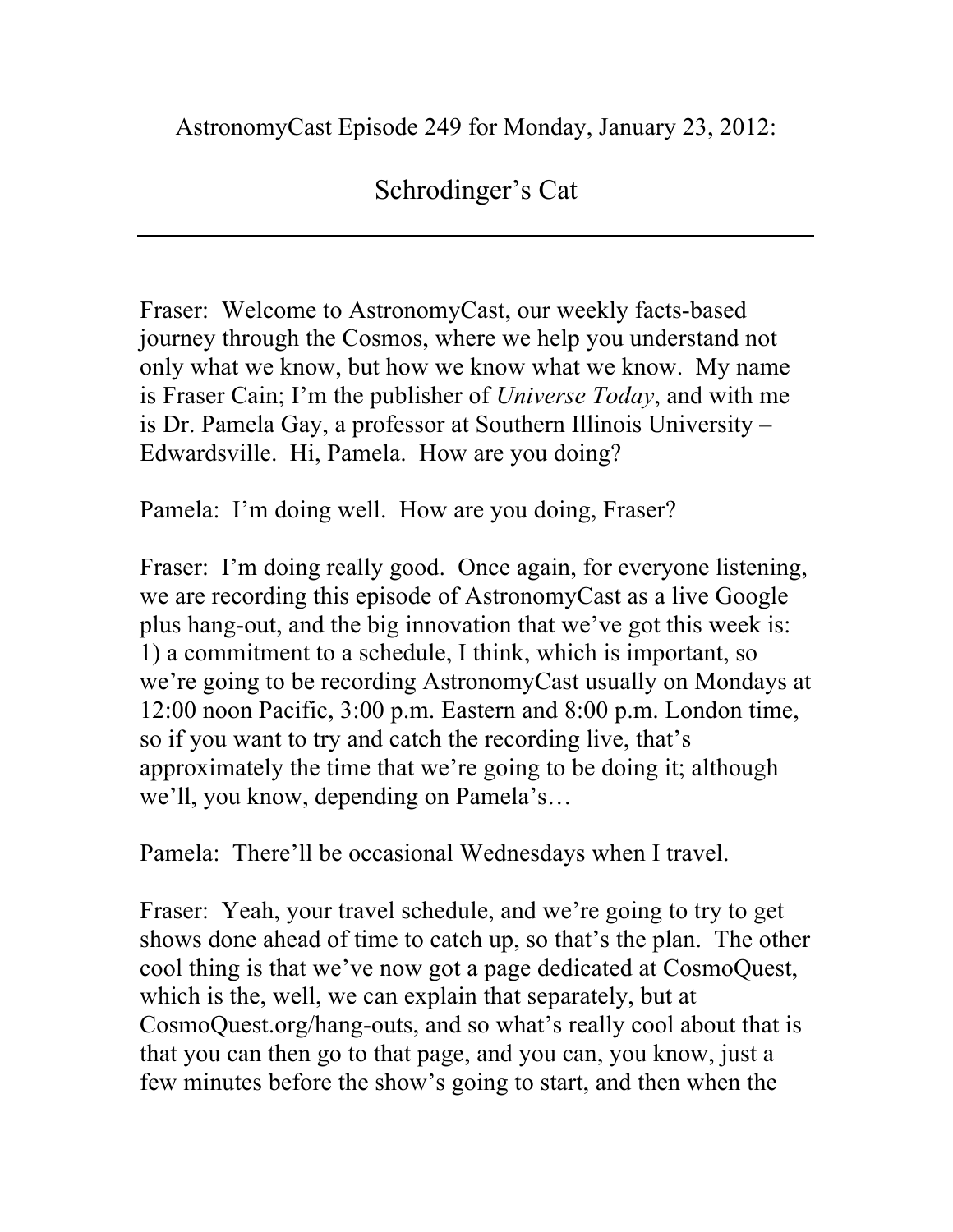show starts, it should just appear in that window and then you can actually watch the show. We're hoping that we can minimize the amount of: missing the show, or people wondering where it's going on, or they miss when it started, or…all of that. We're going to try to make it as regular as possible then, now that we have access to hang-outs on air. Now, Pamela, I don't think we've really gone into CosmoQuest. Did you want to take a second and explain the short version? Because I know that you can take an hour to do this, so give us the short version.

Pamela: So the short version is for a couple of years now, Fraser and I have talked about building a community where people are working on doing astronomy, learning astronomy, and basically recreating the idea of an academic learning research environment – a university, basically, but for everyday people working at home in their spare time. So we've talked about figuring out how to get telescope time, we've talked about "pie in the sky" getting our own satellite, but at the more simplistic level, CosmoQuest launched, allowing you to basically become part of the science team for the Lunar Reconnaissance Orbiter, and we are also working with the Messenger mission, the Dawn mission and the Hubble Space Telescope, and we are going to be providing you things like this show streamed live, star parties, and ways to do science that gets published and is actually really useful and needed by the scientific community.

Fraser: Yeah, it's really our belief that regular people who are interested in science who haven't necessarily gone and gotten their Astrophysics degree and their PhD can still contribute to science in meaningful ways: in identifying objects, in classifying things, and even with, you know, with small telescopes and some of the amazing amateur telescopes gathering light from variable stars, searching for supernovae…there's a ton of things that regular people can do to get involved in actual astronomical research, and so we're trying to develop tools that will bring researchers together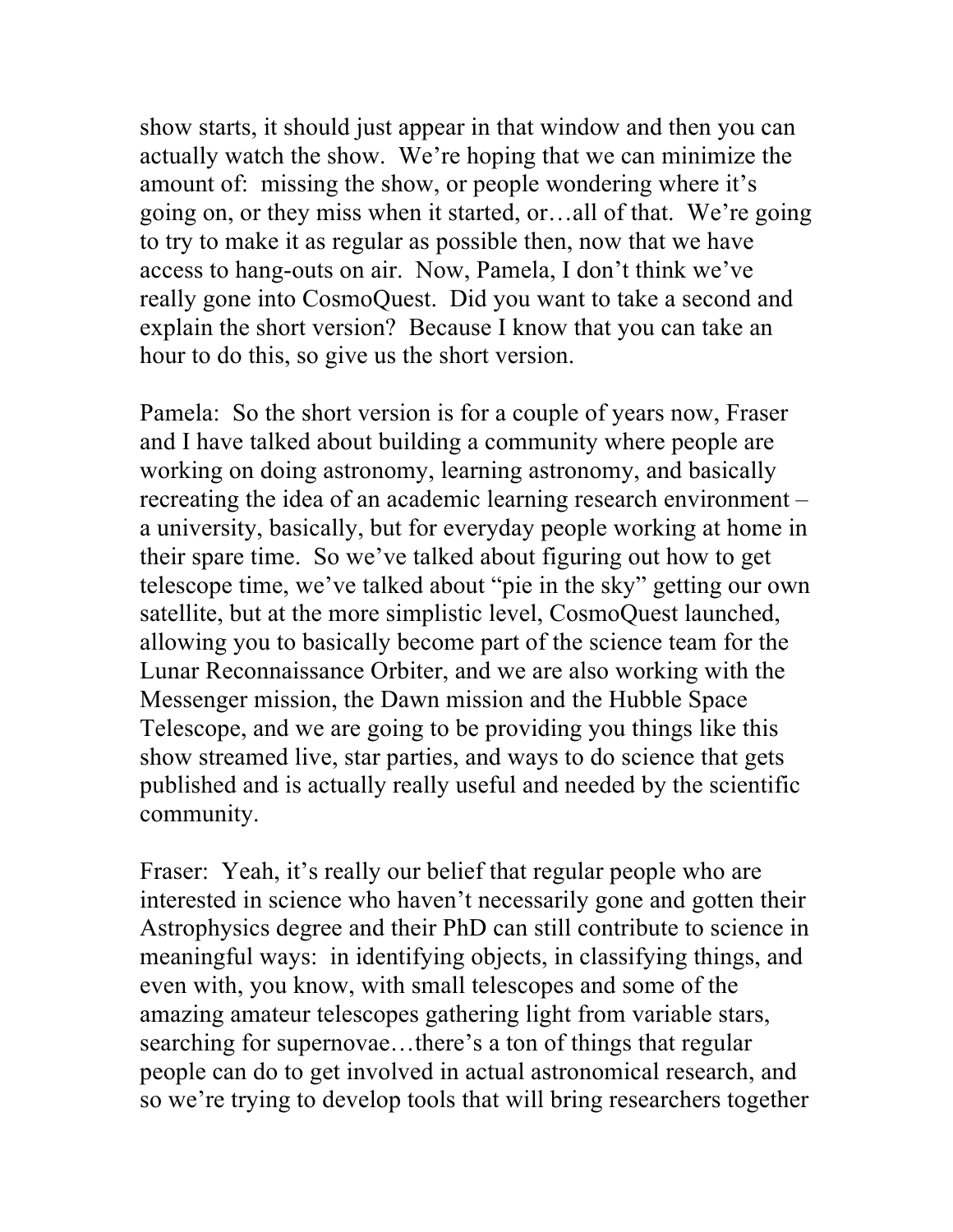with the public to participate in science and if things work out, well, maybe we'll be able to actually change some of the ways that science gets done -- so I think it's pretty exciting.

Pamela: …and the way science gets learned. No longer do you have to get signed up for the \$1000-credit-or-more university classes. We're going to be providing you classes right here on CosmoQuest as well.

Fraser: Yeah, so again -- great big experiment, and it will take us a while to figure all the pieces out, so if you want to join us you can go to CosmoQuest.org and you can actually sign up, and you can see some of the tools. What do we have right now? We have the Moon Mappers?

Pamela: We have Moon Mappers is "live," we have Wikies in place but not yet populated with content. The goal is to get information on how to reduce NASA image data. We have lots of content. We have a blog, we have a forum, and if you have ideas for what you want to see, get on the forum and tell us what you want to see, and we'll work to make it happen.

Fraser: Yeah, but the big one, I mean with the Moon Mappers, people can actually classify objects on the Moon, and that's used by researchers. So this is some real science happening.

Pamela: And the other thing that's most important is with Moon Mappers you can fix the output of computer algorithms, so what we're trying to do is determine what is the most effective way to map the Moon: computers, humans, or some combination of both. And you can be one of those data points that helps us figure it out.

Fraser: Alright, well, let's get on with today's show, but you'll be hearing a lot more about CosmoQuest as we sort of flesh it out more.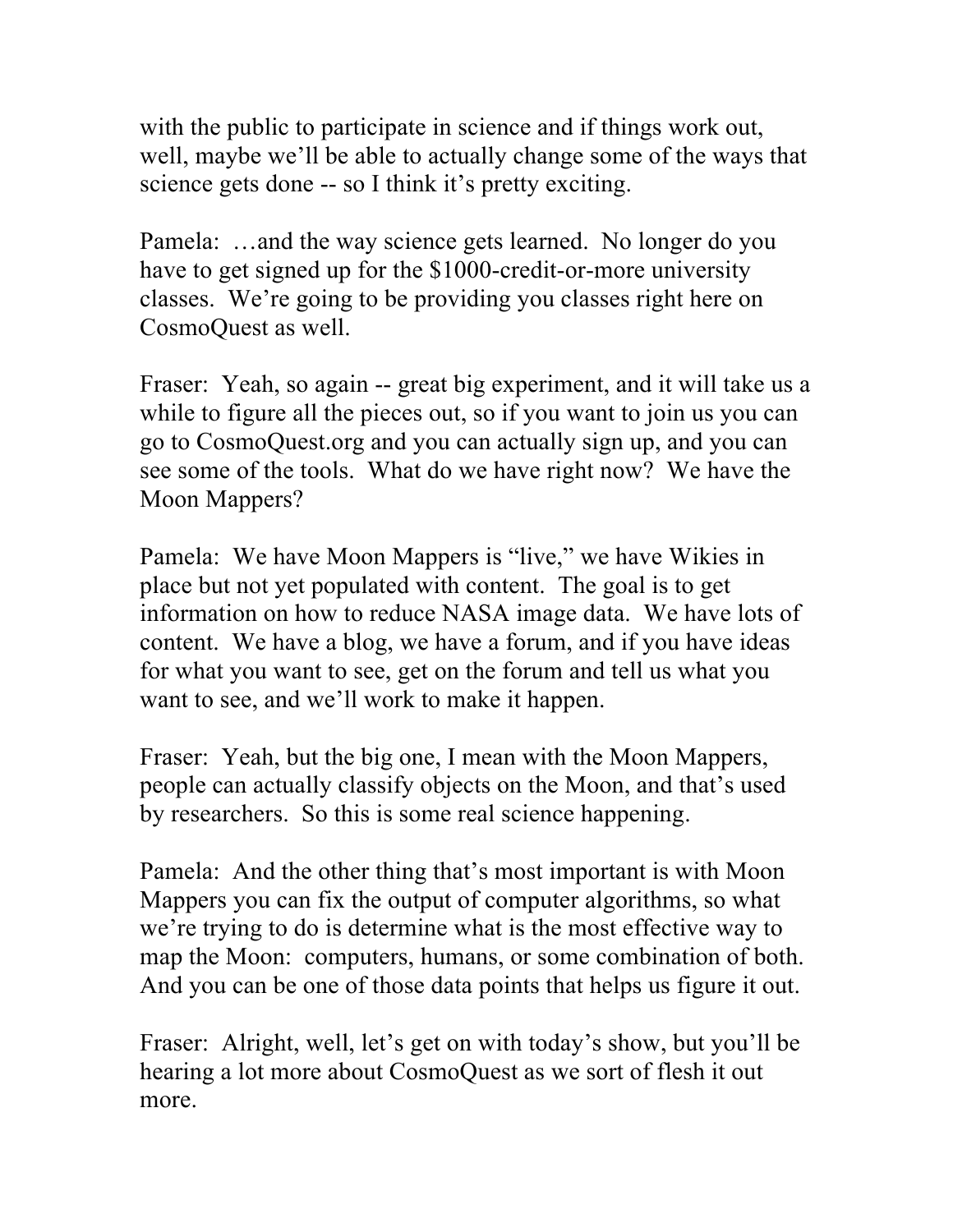[advertisement]

Fraser: Alright, so you've probably heard of "Schrodinger's cat" -- that strange thought experiment designed by Erwin Schrodinger to show how the strange predictions of Quantum Theory could impact the real world. No cats will be harmed in the making of this episode – maybe.

Pamela: [laughing] There are no cats near me. Fraser may have a cat; it's up to him to harm a cat if any cats are going to get harmed.

Fraser: Maybe, maybe, maybe...it's uncertain. It's uncertain what will happen in this "multiverse." Alright. So then, where do you want to start? Let's just start with the, sort of, the Schrodinger's cat thought experiment as initially described by Schrodinger. How do you describe it?

Pamela: So the best way to describe it is a thought experiment designed to mock a scientific concept. A lot of people really struggled with Quantum Mechanics while it was being developed, and in fact a lot of people still struggle with Quantum Mechanics.

Fraser: What do they say? Those who say they understand Quantum Mechanics don't understand Quantum Mechanics.

Pamela: Something like that. So Schrodinger came up with the thought experiment of: say you've got a cat -- a nice, big, tangible object -- you put it in a box, you can't see inside the box, you can't hear what's inside the box, cat is now in a box, you assume that it can breathe, it can eat, it can do all the catlike things it needs to stay alive under normal conditions, but then you put with the cat something that undergoes a Quantum process (in this case, radioactive decay), and all Quantum processes are described through probabilities, and one of the ideas of Quantum Mechanics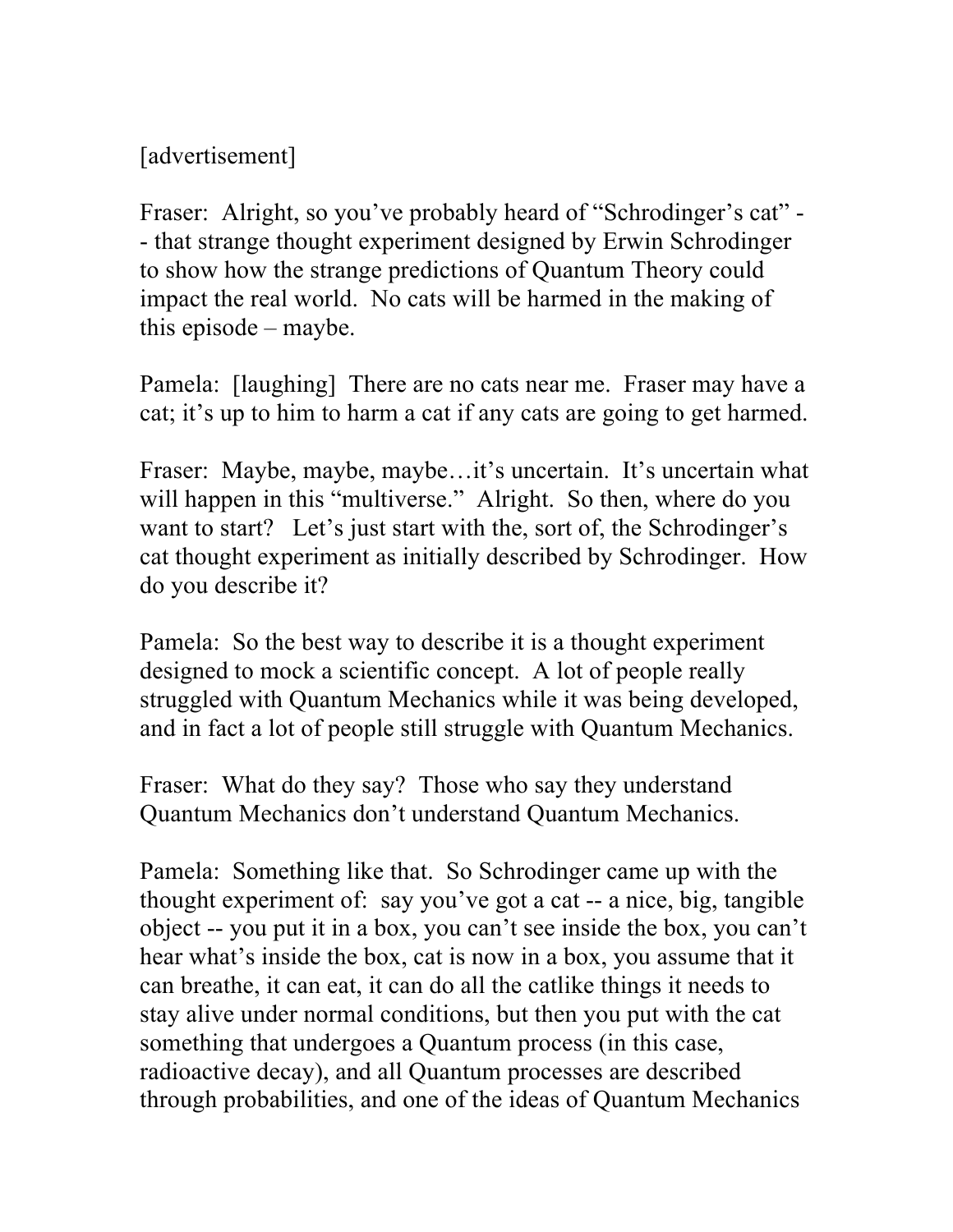is until you observe something, it's in all the probability states at once. So if you have a material, and you're not sure if it's decayed or not, well, until you look at it, it has both decayed and not decayed. And this idea that something can be in multiple states at once led Schrodinger to basically say mockingly, and this was all meant mockingly: "The cat is both dead and alive inside the box." And what's great is what started out as a way of scoffing the idea has since turned into the way we describe it.

Fraser: Well, so let's unpack that a bit then. When we say that the cat is both dead and alive, that particles decay and don't decay, what is the sort of Quantum Theory that's underpinning all of that?

Pamela: So in this case, we're talking about the probability tied to radioactive decay. We could just as easily be talking about the Quantum probabilities that a given atom will be in a specific energy level. Lots of different things are…

Fraser: Right, photons going through the slit experiment...

Pamela: Right, so lots of different things are guided by a probability, and the thing is you can't know *a priori* -- you can't know ahead of time which atom is going to behave in which way, and because it's probabilities, there's always the chance nothing's going to behave in a certain way, so imagine the radioactive isotope polonium-210; this is an isotope that periodically gets used to murder people because it has 138-day half-life, it gives off a whole lot of energy in the process of decaying. It's rather potent stuff. Now, if you happen to have, say, about 280 atoms of this on any given day, one of those atoms should decay, and after 138 days, well, half of those atoms should have decayed, but that's a probability -- it's only a probability, so it could be none of them ever decay, it could be all of them spontaneously decay, it could be that they go off in dribs and drabs where 20 decay in one day, 0 decay in the next several days – it's all defined by probabilities.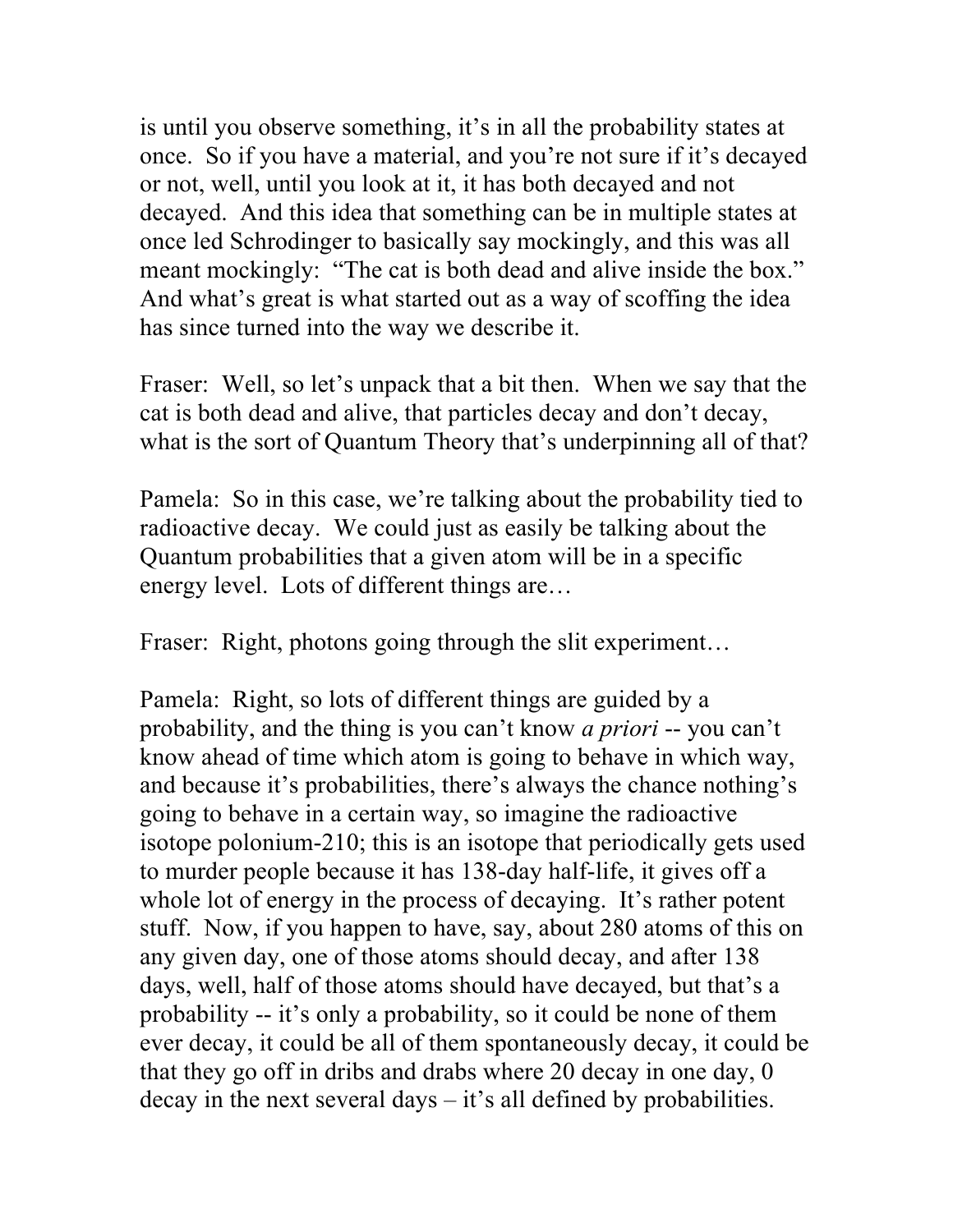And according to Quantum Mechanics, until you observe what happened, everything has happened, and all of those different possibilities co-exist at the exact same time until the observation is made.

Fraser: So how...that's the weird part, right? I mean, you can take it back to the cat idea, and you can put the cat in a box, and you've got particles that decay and…but what is the…what is this process of, you know, "until you observe it?" How…you know, what does that mean? Until you observe it, you don't know that the thing has happened?

Pamela: So with Quantum Mechanics, stuff (atoms, cats, particles of all different types) exist in wave functions, and all of these different wave functions are said to be interacting with one another, and if you've ever been in a room with really awesome acoustics, you've walked around maybe speaking or humming to yourself trying to find that sweet spot in the room where all the echoes come back and add together to increase your voice, or walked around looking for that place where when you hum you hear no echoes coming back...well, what you're hearing is all the waves interacting with one another. Well, in Quantum Mechanics, you have all the different wave functions for all the possible things that can happen, and they're all resonating together, but you don't actually hear: Are they growing? Are they killing one another off? You can't hear the result until you listen, until you make the observation, so all the possible outcomes: the echo that builds the sound up, the lack of echo that is the dead spot in the room -- all those possibilities simultaneously co-exist in wave function, and it's through making the observation that you determine how the waves at this particular moment have collapsed down into reality.

Fraser: And when you say "making an observation," what are the kinds of things you can do to make an observation?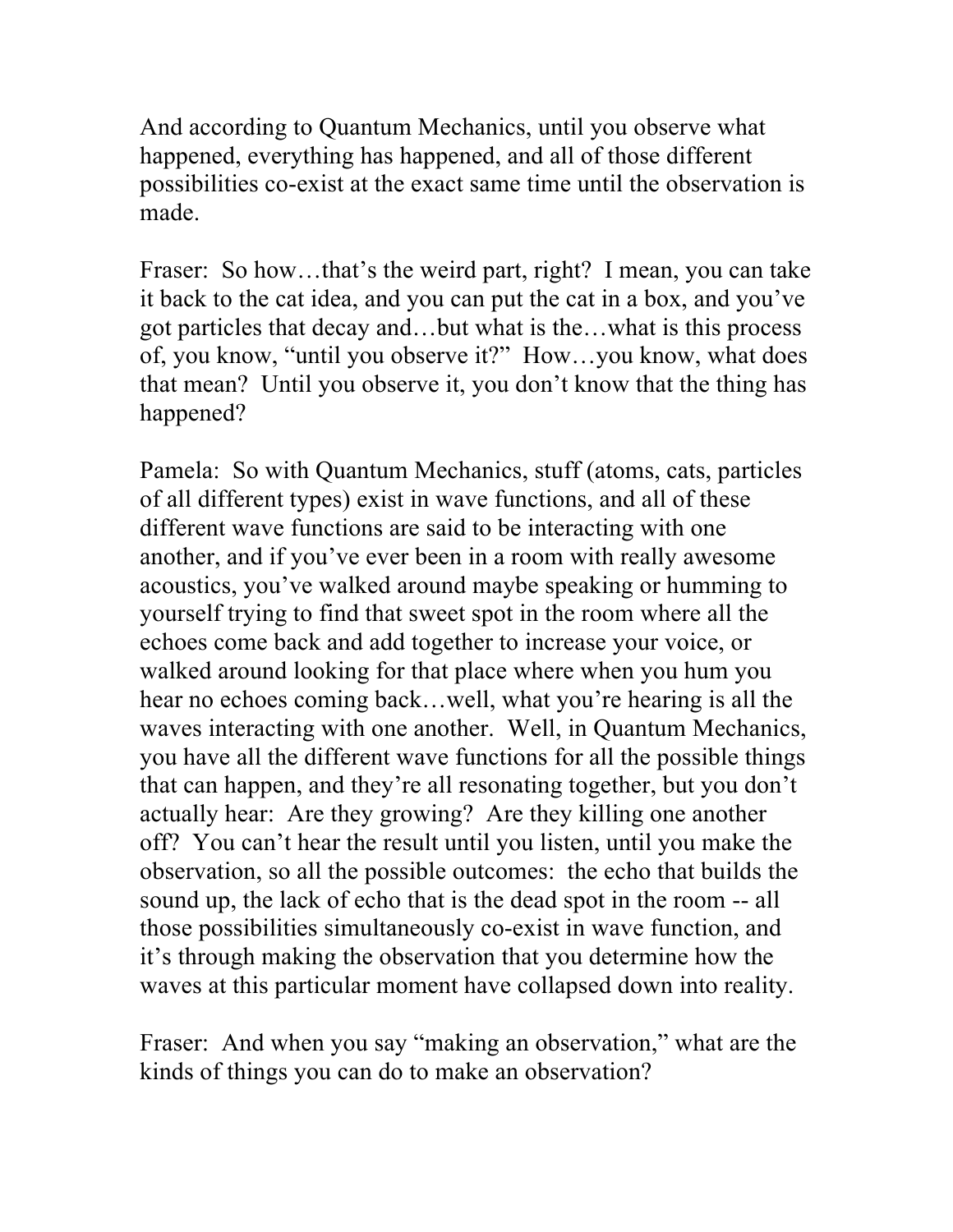Pamela: Well, so with an atomic radioactive decay, you look to see which atoms are in which state, so it's literally a matter of looking to see so how much of the polonium-210 has decayed into lead-206, and so it's in that atom-counting stage that you make the observation, or alternatively, you can have a detector for alpha particles. These are the high-energy helium nuclei that get flung off in the radioactive process, so you can look for that helium nuclei flying off, and that's another way of making an observation, or for the cat -- you open the box.

Fraser: Right. OK, and so then as Schrodinger sort of originally described this experiment, what are the pieces of the puzzle that he, sort of, in his joke, I guess, the way he put it together because I know its kind of morphed into other things since then, right?

Pamela: So for Schrodinger the idea was you take a cat, a healthy, nice cat, you put it in a box that will generally preserve its life, and you put in the box with the cat something radioactive that is going to undergo a radioactive decay, and you put with it something -- a Geiger counter, some manner of detecting the radiation that is given off during that decay process in there with the cat, and you attach to that decay detector a vial of poison, and the second the detector detects a decay, it releases the poison and the poison kills the cat. So the idea is that the entire system is one convolved set of wave functions, where at any given moment, the wave functions that describe all the different possible states of all the different possible atoms are causing the cat's wave functions to be in states of dead or alive all at the same time…that it all gets entangled together until someone external observes the system and goes, "Cat is dead; therefore, detector detected nuclear decay process; therefore, something decayed." Now, the reality is the cat does observe its own death; it knows when it died (or the autopsy will determine that), but it's still one of those "Oh, that's kind of freaky!" kind of things.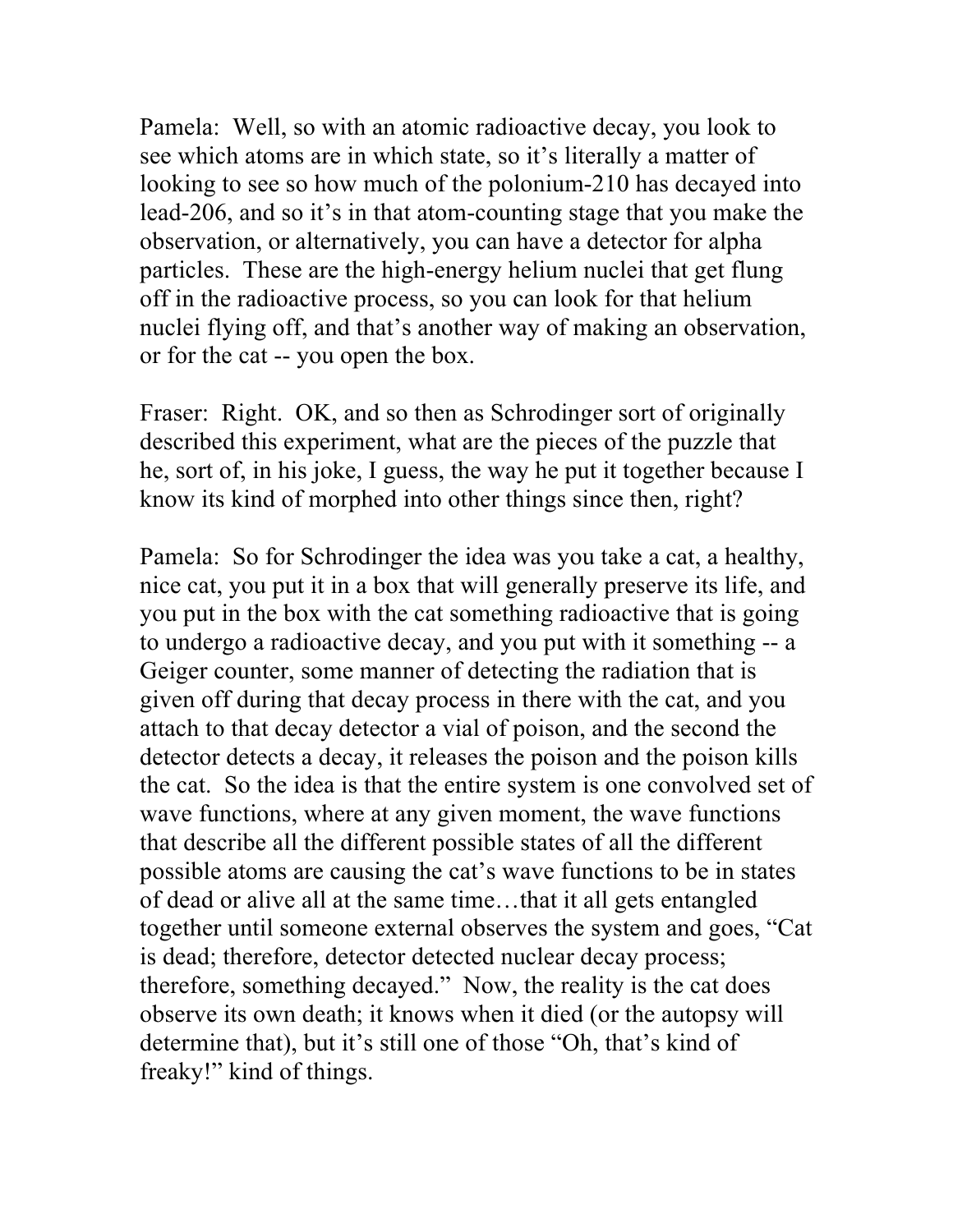Fraser: So before the observation was made (but I guess that's the point, right?)…is the cat made the observation, but I guess the way the thought experiment is going is before the experimenter opens up the box, or takes a look to see how the wave has collapsed, the cat is both alive and dead at the same time.

Pamela: Right. And this applies to lots of different systems, so you have it applying for radioactive decays, you also have this applying to the distribution of atoms in different energy states, so for instance, if you grab a neon "Open" sign, it's not always filled with neon gas, but this tube of gas that glows red, green, whatever color it is when it is that it glows when it says, "Open-Open-Open," the individual atoms in that aren't all at the exact same energy state all of the time, and there's an equation called the Boltzmann equation that looks at the temperature of the gas, looks at the density, looks at a lot of different things and says "How many of the atoms are going to be in each of the different energy states?" But it doesn't say which atom is in which state, so you have to observe the individual atoms to get at, "OK, did you fall into this probability? Did you fall into this probability?" And so there's all these different things that follow probabilities, but we can never say which atom behaves in which different way.

Fraser: But how is it different, practically, from the thought experiment? I mean, I know that if you put a cat into a box and did this experiment for real, I mean: 1) you'd get a call from PETA, but 2) you would…

Pamela: Yeah, don't do this experiment.

Fraser: You don't do this, but it also wouldn't work -- for real.

Pamela: So the for real problem is while all of the atoms do have all of these different states, the fact that you have the detector making the detection means you know whether or not something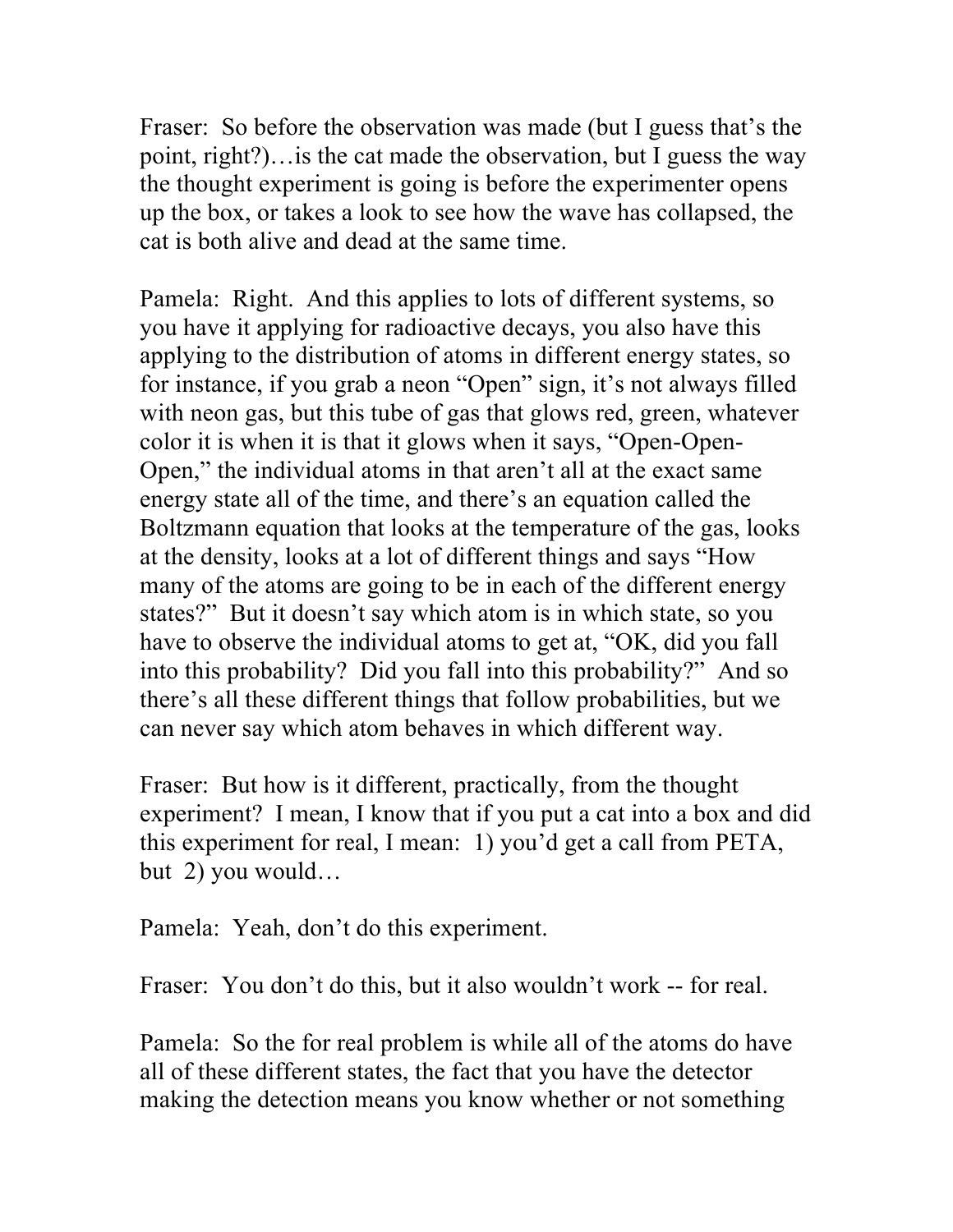happened, and that detector is making the detection. Now, one of the interesting things there's a Quantum Mechanics paper a few years ago that basically said simply by being in existence and observing our universe, we're changing the quantum state of the Universe just by observing it, and every time we observe it, we reset the probabilities on different things, so at a certain level, we're not entirely sure where this breaks down and where it doesn't. We just know that things are dictated by probabilities and that observing things screws them up.

Fraser: And so then, what is the, I guess, what is actually going on? Like, if this was designed, this thought experiment was designed to highlight how weird Quantum Mechanics is, but what are the implications for this thought experiment in sort of Quantum Mechanics itself?

Pamela: Well, one of the interesting things is you can actually use this to look at how light changes as you pass it through a variety of different polarizers. So you can take a beam of light and pass it through a filter, and all of the light downstream from it should have a given polarization, but you can reset the probabilities through the stream as you go, and there's lots of creepiness that creeps in. The other thing is you can send atoms, or electrons, or just individual photons of light through a single slit, and as they go through the single slit, their positions where they land they move around and land in different places based on the assumption that they go through as a whole stream, and the most likely place they're going to land, due to interfering with one another, is in the center of the screen, but those interference patterns cause them to sometimes go off to the left, go off to the right, and build up this what's called a "fringe pattern," an interference pattern. Now the thing is you get the exact same pattern if you send 10,000 photons through, as if you send one photon through at a time 10,000 times, so somehow, and we're not quite sure how, the photons, the electrons, the atoms (I think this has actually been done with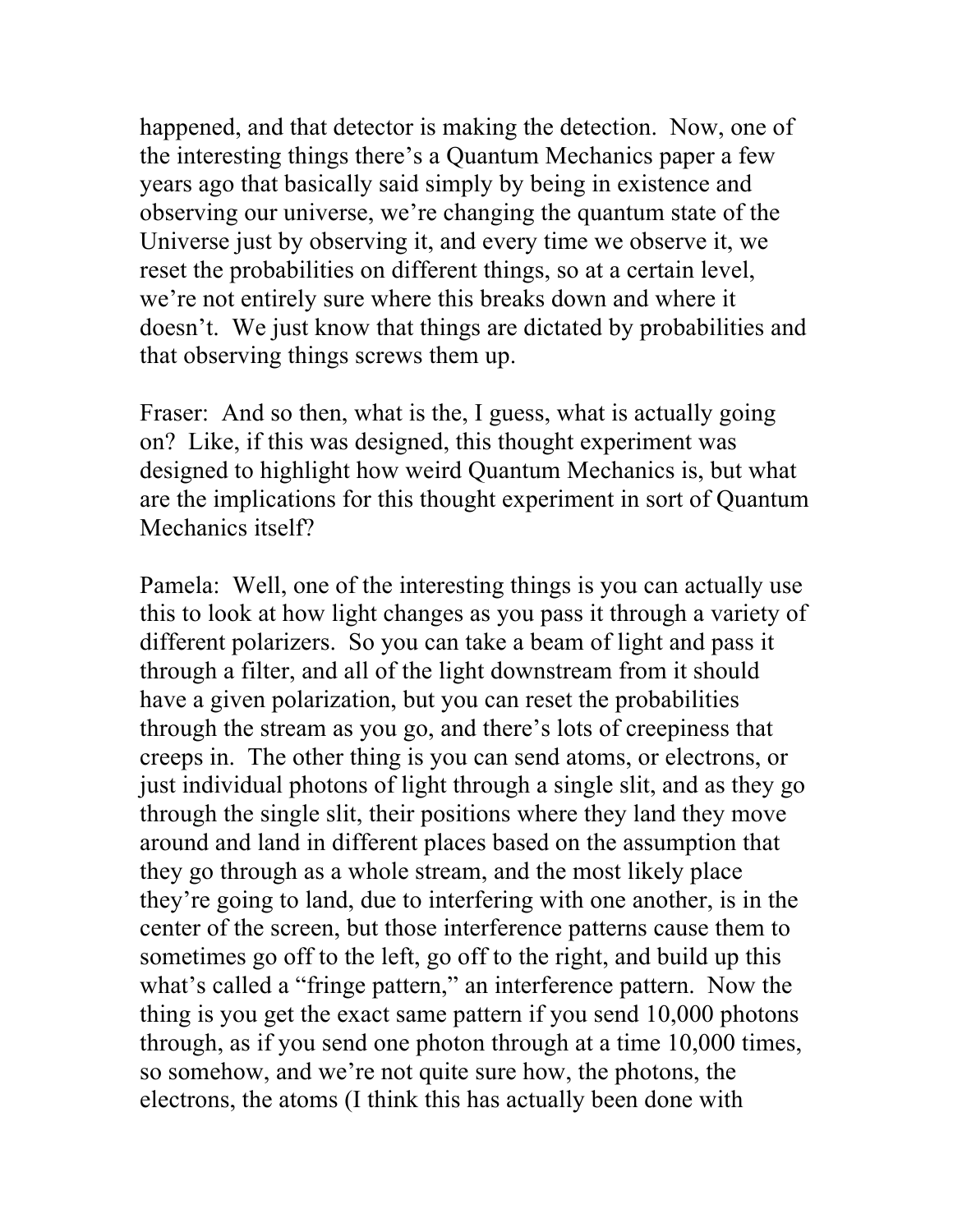Buckyballs now)…they know what their probability distribution is, and it's like they interact with all of those atoms, or molecules, or whatever that haven't gone through yet, and so the Universe is simply proving it's weird over and over and over again, and allowing us to know all these wave functions are out there waiting to interact with one another.

Fraser: There's a couple of shows that we've actually done in the past that people might find interesting. We've done a whole episode just on "entanglement," which is I think what you're talking about here, we've also done one on Quantum Mechanics, and we've also done one on "multiverses," but I think it's multiverses that there's a lot of really interesting overlap with the Schrodinger's cat experiment, and, you know, what could be a possible explanation -- a way to resolve it, right?

Pamela: Yeah, so trying to understand, "what exactly does this mean?" leads to a lot of, well, head-scratching, a lot hair-pulling as well, and occasionally, students crying over their homework assignments. One of the interpretations of this is what you're actually seeing is when something passes through a slit, it takes every possible option, and it's interacting with itself. Another way of looking at it is through all the different multiple universes that might be out there. We don't know if we're single universe or many universes. Every possibility is being realized, so in one reality, the photon goes straight through and hits in that most probable sweet spot, in another universe it goes through and goes all the way to the left, so every possibility is being realized and it's just a matter of, well, which universe are we in? And what we see just depends on the flip of the coin of which reality it is. Now this means on a macroscopic reality, if I woke up this morning and got out of bed, I could have simply did as I did and actually stand on the floor and make it out of my bed and out of my bedroom, but in another reality I might have put my feet on my dog as I got out of bed, and had the dog explode, and landed on my butt, and had to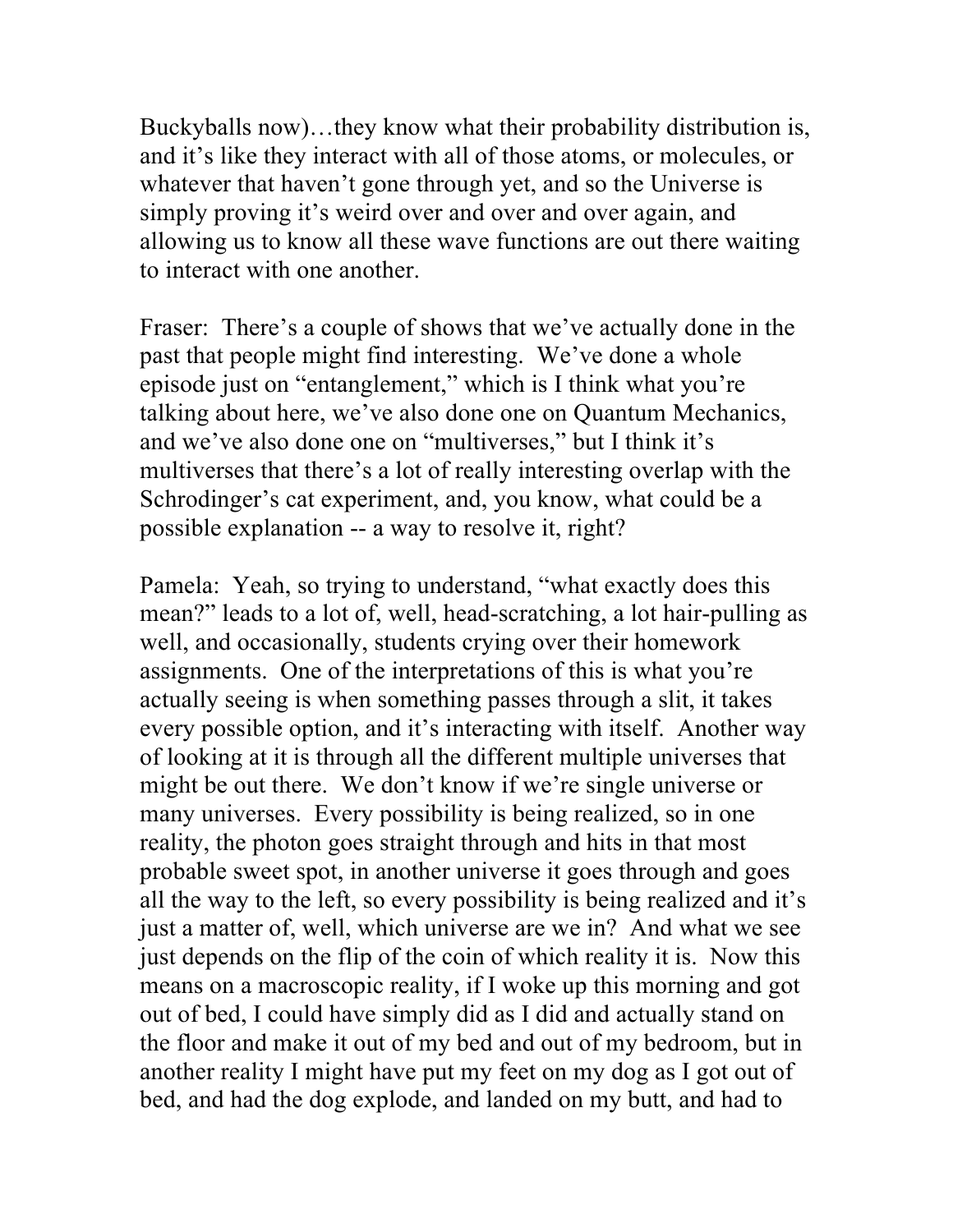be taken away in an ambulance. Everything that could happen does happen in a universe, in this multi-universe, is another argument that quantum mechanics…

Fraser: And I guess to take it back to Schrodinger's cat, the cat in one universe is alive, and in another universe it's dead.

Pamela: And this leads to the one possible way of testing if we're in a multiverse or not, which no one should ever do, and this is the suicidal scientist experiment, where you put a scientist in a box instead of Schrodinger's cat, and there's going to be some universe where the rules of probability are such that, well, while half of those atoms should decay in a half-life, that doesn't mean any of them necessarily are going to, and there's this infinitely tiny probability that if you put someone in a box with radioactive material, none of it is going to decay as it's supposed to, it's an infinitesimally small probability, but that means there's some universe out there where you put that scientist in the box with the polonium 210 with its 138-day half life and 138 x 5 days later, still nothing has decayed, that scientist is still alive, and that means that that scientist is in the one universe that beat the odds, that did that tail-end of the probability distribution. That means in every other universe, though, that poor schmoe is dead, so don't do this experiment, but it's the only way we've come up with to test the multiverse theory.

Fraser: And so have other thought experiments been put together? I mean, you've got that one of the suicidal scientist. Are there any other thought experiments sort of in the same vein as Schrodinger's cat?

Pamela: Well, those are the main ones. At a certain point you start getting into Quantum entanglement, which we've done shows on as well, where you start looking at, "OK, these two things both were emitted in the same experiment. That means that if this one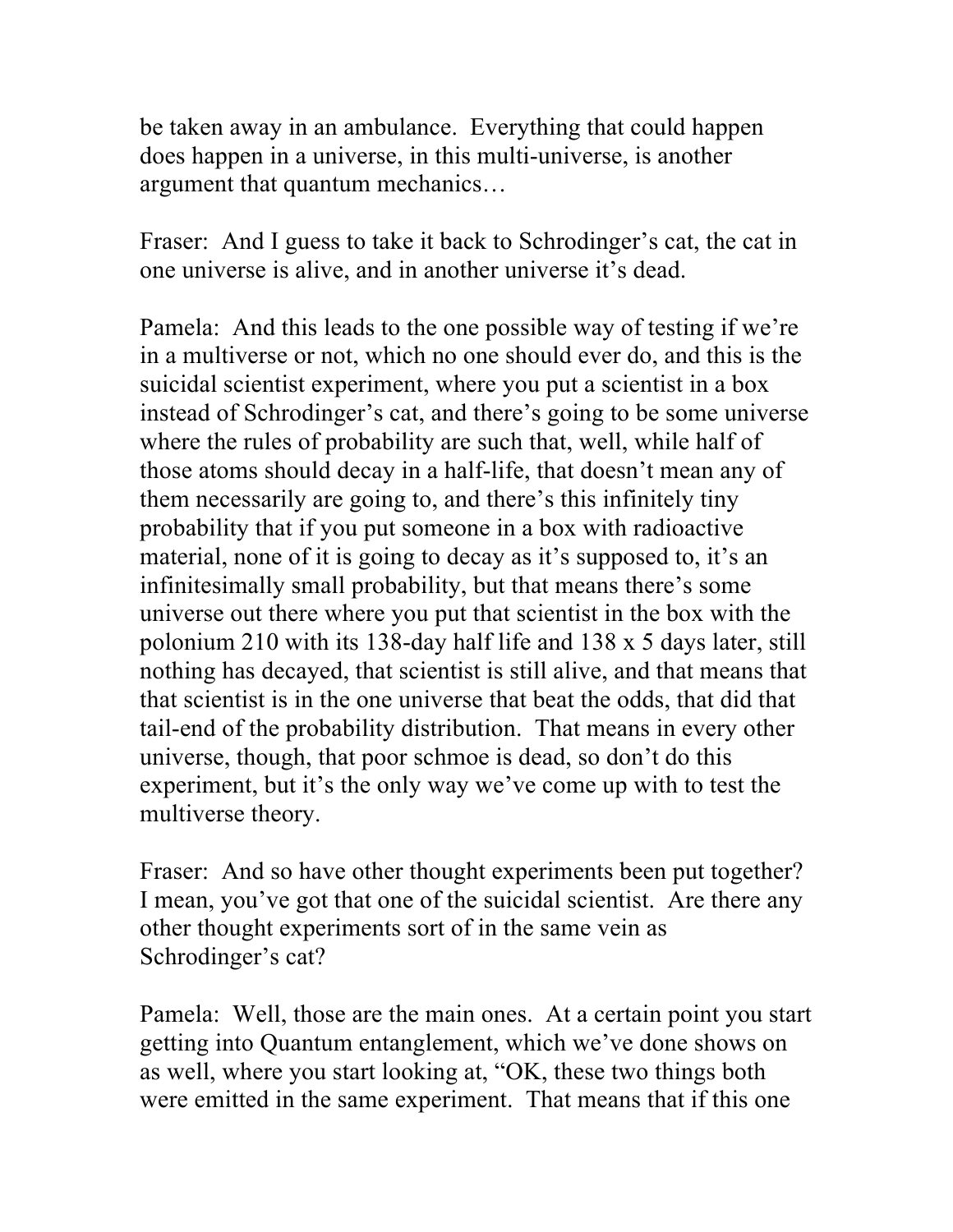has these set of states, that one has to have that set of states in order for the properties to be preserved, let's observe them switch and see if we can prove that these suckers stay tied together," and so then we start getting to messing with the Universe, and it stops being thought experiments and it starts actually being "let's shoot photons of light down fiber-optics as far as we can to see if we can keep two different photons entangled for as long as possible."

Fraser: And we can.

Pamela: And we can.

Fraser: Well, not "we" obviously...

Pamela: Other people -- I just read the papers. It's really amazing because as much as people dislike Quantum Mechanics, and what's strange to me is we get letters all the time from people saying "Relativity is wrong."

Fraser: Relativity is wrong…yeah.

Pamela: But we don't get the same ones for Quantum Mechanics. Instead we get the "Quantum mechanics is my religion," and I'm not quite sure why people get upset about Quantum Mechanics making their stomach and their head hurt, but then embrace it as a religion; whereas, people find Relativity makes their stomach hurt and their head hurt, and therefore they reject it and come up with alternative non-mathematical theories, but for whatever reason, this weirdness, this probability distribution way of describing the Universe is readily embraced by a lot of people out there as, well, "It's just the probabilities that I had a bad day."

Fraser: Yeah, we call that "Quantum Wu" when a person takes Quantum Theory and sort of embeds it in their own alternative theories about how the Universe works.